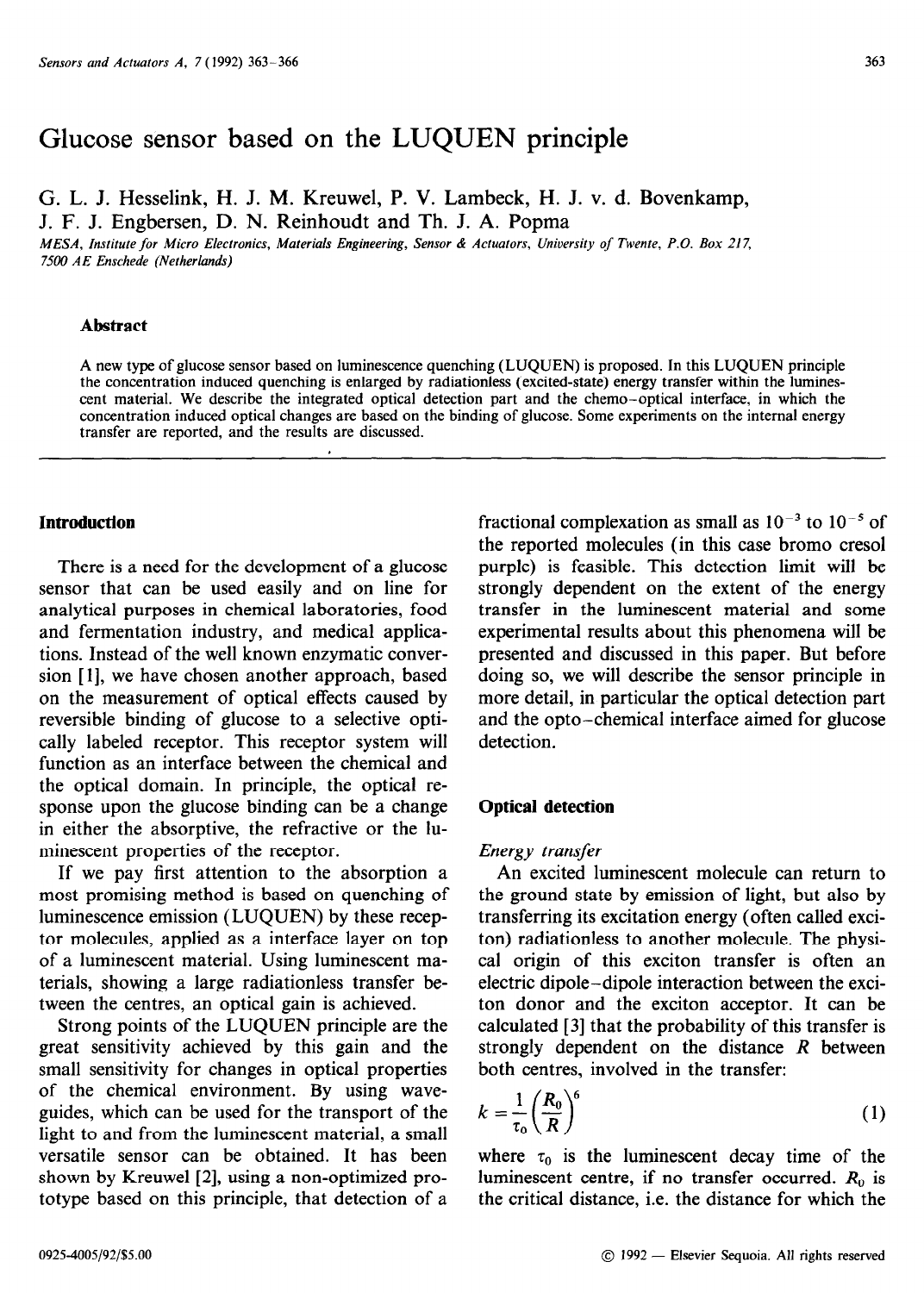probability for transfer is equal to the probability for decay. For dipole-dipole interaction the critical distance is given by the classical Förster-Dexter expression:

$$
R_0 = \left(\frac{3h^4c^4Q}{4\pi n^4} \int \frac{f_D(E)F_A(E)}{E^4} dE\right)^{-1/6}
$$
 (2)

Herein  $Q$  is the integrated absorption cross section,  $f_D(E)$  the normalized emission spectrum of the donor,  $F_A(E)$  the normalized absorption spectrum of the acceptor,  $n$  is the refractive index of the surrounding medium. The above formula holds as well for two identical molecules as for Fig. 1. Cross section of the LUQUEN sensor. two molecules of different type.

# *Sensing based on luminescence quenching*

For sensing we apply principally a simple setup consisting of a layer of luminescent material with on top of it a thin interface layer consisting of receptors. It is required that complexed receptors show a quenching potential completely different from that of uncomplexed receptors. This can be achieved in such a way that the emission spectrum of the luminescent centre shows a large overlap with the absorption spectrum of the complexed receptor molecules but a small overlap (preferentially zero) with the absorption spectrum of the uncomplexed ones. Besides the receptors have to return to the ground state radiationless. By choosing a luminescent material with large internal excitation transfer, we increase the probability for an exciton entering the effective region of a complexed receptor and thus the quenching effect of that receptor. In that way the quenching centre is able to consume a lot of photons, originally captured by the luminescent centres, and presented to it as excitons. By this mechanism, comparable to antenna action, a photon consumption by a complexed receptor molecule is obtained that is much larger than can be reached by pure absorption in the absence of the luminescent material. Hence we have introduced an optical gain. The following factors will affect this gain:

(i) Exciton transfer. Increasing the internal exciton transfer in the luminescent material, e.g. by increasing the concentration, and by choosing centres with large  $R_0$ .

(ii) The quenching action of the complexed receptor. For increasing the gain we must make an effective quencher. This means matching its ab-



sorption spectrum to the emission of the luminescent centre and radiationless return to the ground state with a decay time small compared to the decay time of the luminescent centre. The latter causes the receptor to be almost continuously available for the excitons.

Because of the short range of energy transfer, there is only a small sensitivity for molecules outside the interface.

# *Layout*

The system part described above can be incorporated in a waveguiding system (fiber or integrated optics) that takes care of the transport of the excitation light the emission light, taking advantage of the fact that a large part ( $\approx 60\%$ ) of the emission light can be collected as a waveguide mode [2].

The prototype system is depicted in Fig. 1. For the waveguide we used a SiON deposited on top of a  $SiO<sub>2</sub>$  layer, and partly screened from the environment by a  $SiO<sub>2</sub>$  cladding layer. In the part without cladding a  $1 \mu m$  thick luminescent layer is spincoated which consists of polyurethane (Neorenz) with luminescent Rhodamine-6G incorporated to a typical concentration of  $6 \times 10^{-4}$  Mol. The Rhodamine is excited with green light (typically 475 nm) and gives a red emission (typically 600 nm). The interface layer on top of it is described in the next section.

#### **Interface**

For the receptor we use a glucose-binding protein (GPB). In the first stage we will use the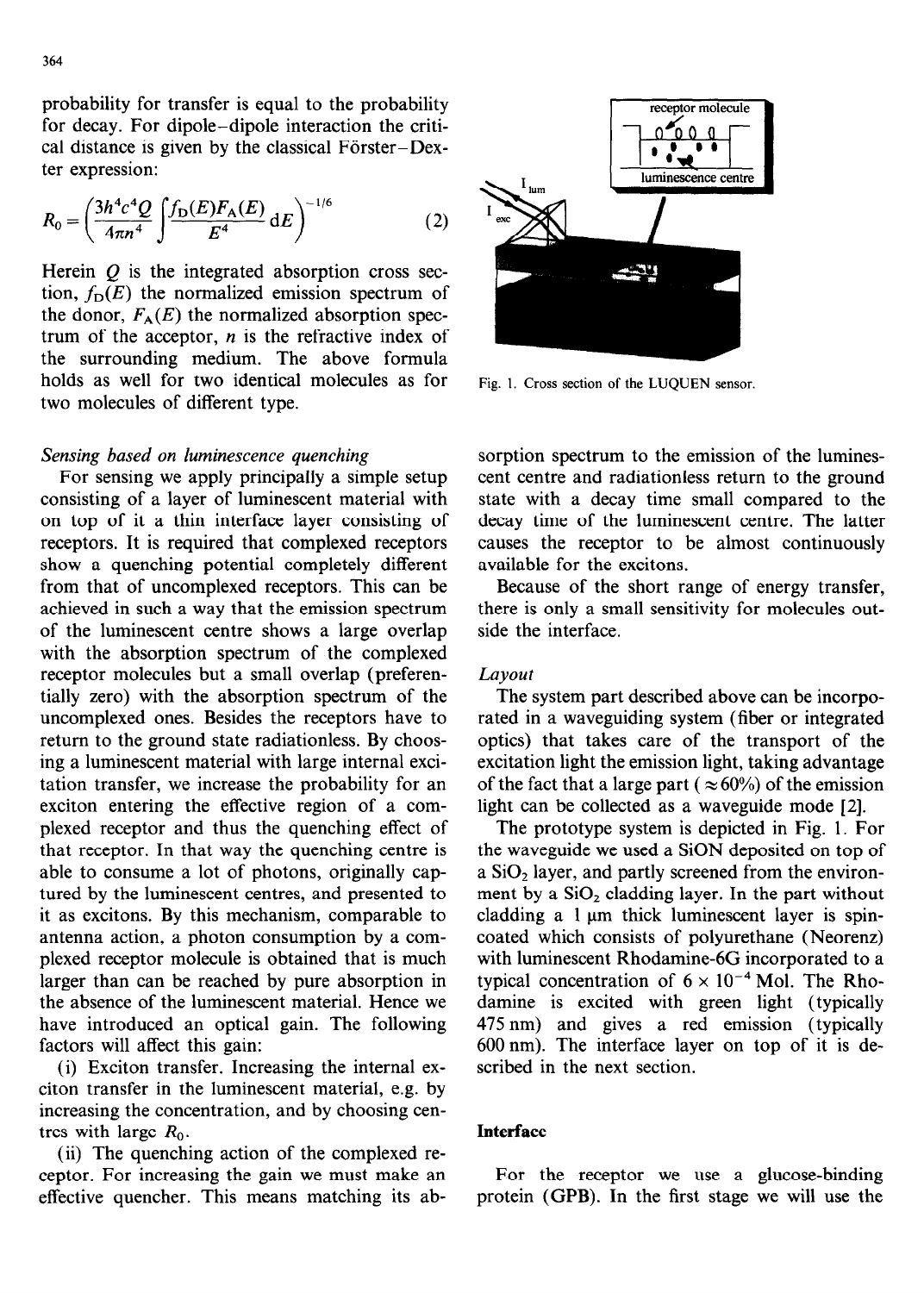commercially available molecule concanavaline A (Con A) showing an association constant of about  $4 \times 10^{2}$  mol<sup>-1</sup>. Later on proteins with larger specificity and larger association constants will be used. Because the glucose binding of Con A does not introduce absorption changes in the visible, a reporting function has to be added. Several reporting schemes are possible. A first option is a competition between glucose and the reporting group (the latter being covalently bound to the protein) at the binding site of the receptor molecule; binding of glucose will result in a variation of the microenvironment of the reporter molecule. This can be signalled by choosing strongly solvatochromic dyes, for example the merocyanines, spirans and the pyridinium- $N$ -phenolate betaines, the solvatochromic properties of which have been reported elsewhere [4]. A shift in the absorption band, corresponding with our demands, is feasible. The protein can be immobilized on the polyurethane by covalent binding [5].

#### **Measurements**

The most essential point in this sensor is the energy transfer. Energy transfer in the luminescent material can be measured in different ways. By using the method of concentration quenching of fluorescence polarization [6], information on the critical distance  $R_0$  between the luminescent centres can be obtained. By measuring the luminescence quenching obtained in a system as presented in Fig. 1, the excitation diffusion length can be calculated from the dependency of the quenching on the thickness of the layer.

## *Polarization measurements*

If an excited molecule itself emits radiation, the polarization states of excited and emitted light are correlated. A common assumption in most theories about fluorescence depolarization is that this correlation will already be lost on an immediate exciton transfer step between two identical molecules [6]. This means that measuring the polarization of the emitted light as a function of the mean mutual distances gives information about the critical distance  $R_0$ . This is called concentration quenching of fluorescence polarization (cqfp).

The quantity to be measured is the anisotropy, defined as:

$$
A = \frac{I_{\parallel} - I_{\perp}}{I_{\parallel} + 2I_{\perp}} \tag{3}
$$

where  $I_{\parallel}$  and  $I_{\perp}$  are the intensities of the light with polarization parallel and perpendicular, respectively, with respect to the incoming light.

From the dependency of the normalized anisotropy  $A/A_0$  on the normalized concentration  $c/c_0$ , with  $c_0 = (\frac{4}{3}\pi R_0^3)^{-1}$ , of the luminescent centres, the critical distance  $R_0$  can be obtained by using the method given by Craver and Know [6c] (Fig. 2).

For  $6 \times 10^{-4}$  M Rhodamine in polyurethane we have calculated in this way  $R_0 = 65$  Å.

# *Measurements of luminescence quenching*

Exciton concentration  $(c^*)$  in a luminescent layer can be described by a continuity equation:

$$
D\nabla c^*(\mathbf{r}) + \alpha P_{\text{EXC}}(\mathbf{r}) - \frac{c^*(\mathbf{r})}{\tau_0} = \frac{\mathrm{d}c^*(\mathbf{r})}{\mathrm{d}t}
$$
(4)

wherein the first term describes a diffusion, the second the excitation, and the third term the decay of the luminescent molecules in the system given in Fig. 1, in which a monomolecular acceptor layer is applied, the problem can be approximated as onedimensional. By assuming, the  $P_{\text{EXC}}$  is position independent (a rather rough approximation) the steady state condition can be found from the equation

$$
D\frac{d^{2}}{dx^{2}}c^{*}(x) + \alpha \cdot P_{\text{EXC}} - \frac{c^{*}(x)}{\tau_{0}} = 0
$$
 (5)

applying the proper boundary conditions. Assuming the probability of the energy transfer to the monolayer receptors to be much larger than the probability of decay, from this equation a simple



Fig. 2. Fluorescence polarization measurement with fit from Craver and Knox [6c].